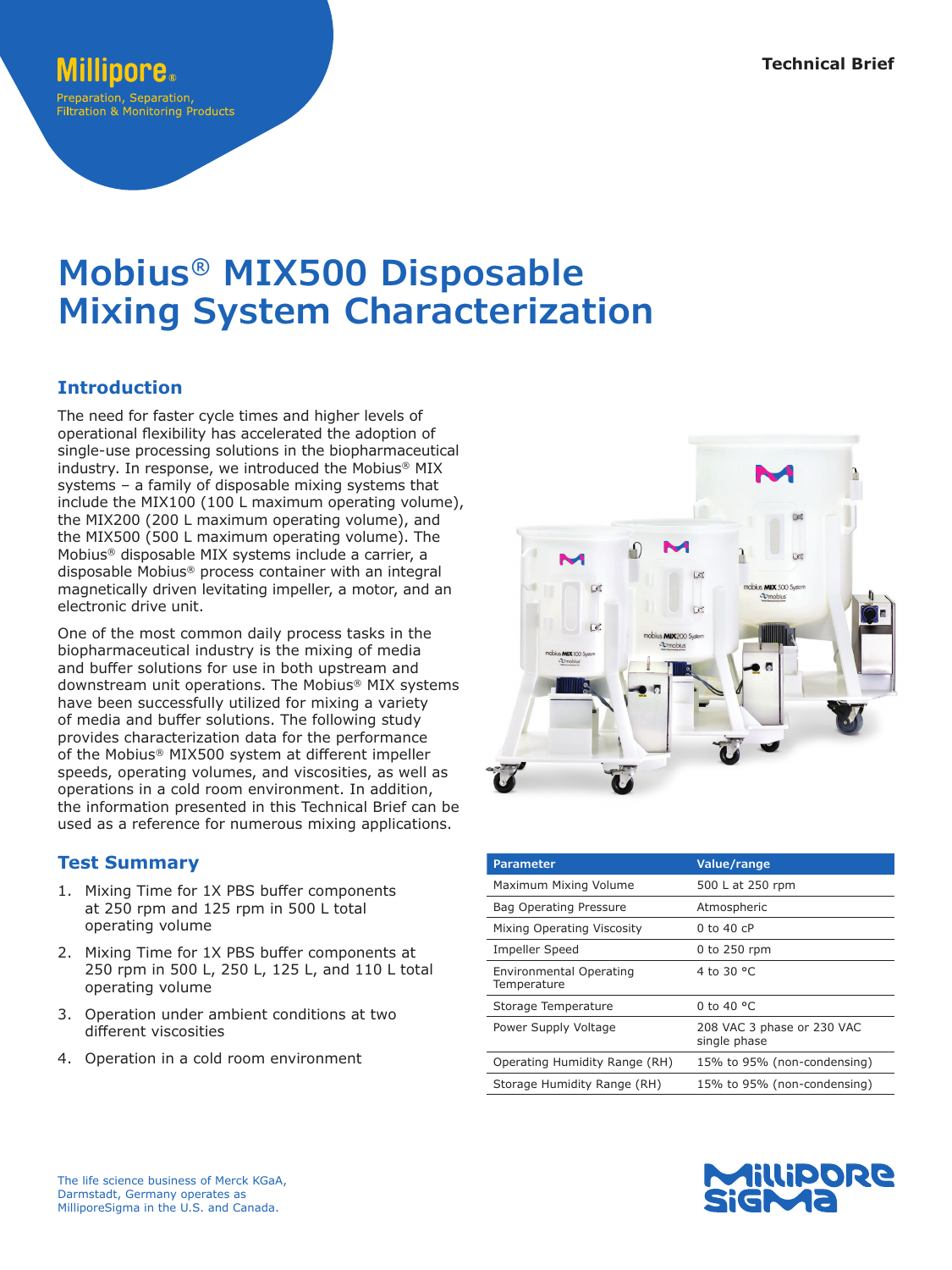## **General Experimental Protocol**

- 1. Add the appropriate volume of water to the Mobius® MIX500 system
- 2. Set the impeller to the specified speed
- 3. Add the specific material to the Mobius® MIX500 system through the top bung port as a single addition

## **Results**

- 1. Mixing Time for 1X PBS buffer components at 250 rpm and 125 rpm in 500 L total operating volume
	- $t_m$  at 250 rpm = 10 minutes
	- $t_m$  at 125 rpm = 15 minutes

A general recommendation for solid-liquid mixing applications in the Mobius® MIX500 system is to operate at a minimum impeller speed of 125 rpm. The system is also capable of maintaining lower impeller speeds for applications such as liquidliquid mixing. It is important to note that all specific applications will need to be evaluated prior to implementation.



- 4. Monitor the top of the system for conductivity at appropriate time intervals. (Reference Mobius® MIX100 Characterization Technical Note, Lit. No. TB1701EN00 for information regarding sampling location.)
- 5. Continue mixing until there is visual confirmation that all solids have been incorporated and that 10 consecutive measurements are stable or the measurements have been stable for a minimum of 10 minutes
- 2. Mixing Time for 1X PBS buffer components at 250 rpm in 500 L, 250 L, 125 L, and 110 L total operating volume
	- $t_m$  at 500 liters = 10 minutes
	- $t_m$  at 250 liters = 8 minutes
	- $t_m$  at 125 liters = 5 minutes
	- $t_m$  at 110 liters = 4 minutes

While system volumes less than 110 liters were tested, the impeller was not fully covered with liquid. The minimum operating volume should be considered 110 liters at 250 rpm for the Mobius® MIX500 system.



**Figure 1.** Conductivity vs. Mixing Time at 250 rpm and 125 rpm **Figure 2.** Conductivity vs. Mixing Time at 500 L, 250 L, 125 L, and 110 L at 250 rpm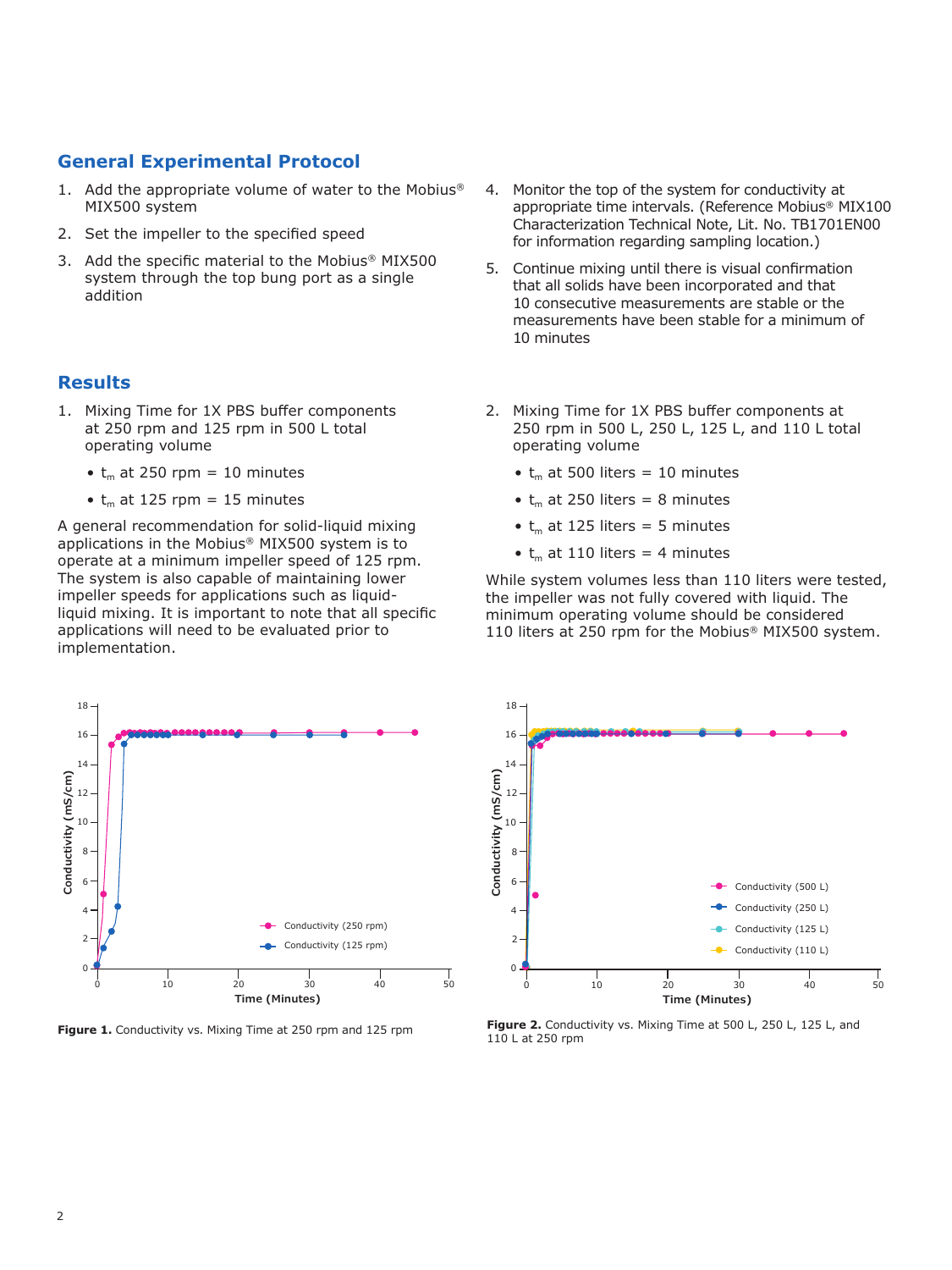3. Operation under ambient conditions at two different viscosities

#### **Viscosity:**

- $t_m$  at 32 cP (24 °C) = 60 minutes
- $t_m$  at 82 cP (24 °C) = 75 minutes

The mixing time is reported for 1X PBS buffer components in a solution of the specified viscosity.



**Figure 3.** Conductivity vs. Mixing Time at 32 cP and 24°C at 250 rpm

## **Recommended General Protocol**

The mixing studies documented in this report were completed by first adding the total volume of water and then adding any required components. This was performed to evaluate the mixing system's ability to process the total liquid volume. A generic procedure for the use of the mixing system is stated below.

#### **Generic Mixing Protocol:**

1. Weigh out water or starting solution to approximately 25% to 50% of the final target 4. Operation in a cold room environment

#### **Cold Room Operation:**

•  $t_m$  at 250 rpm at 4 °C = 12 minutes

The total system operating time at 4°C was three days, which did not adversely impact the system or the electronics. The mixing time reported is for 1X PBS buffer components in the cold room after the three-day exposure period.



Figure 4. Conductivity vs. Mixing Time at 82 cP and 24°C at 250 rpm

- 2. Set impeller speed to 250 rpm or validated mixing speed
- 3. Add the solid- or liquid-phase ingredients and continue mixing between additions of each component
- 4. Add sufficient quantity of the water or starting solution to 98% to 100% of the final target. pH or other measurements may be required before the final quantity is determined